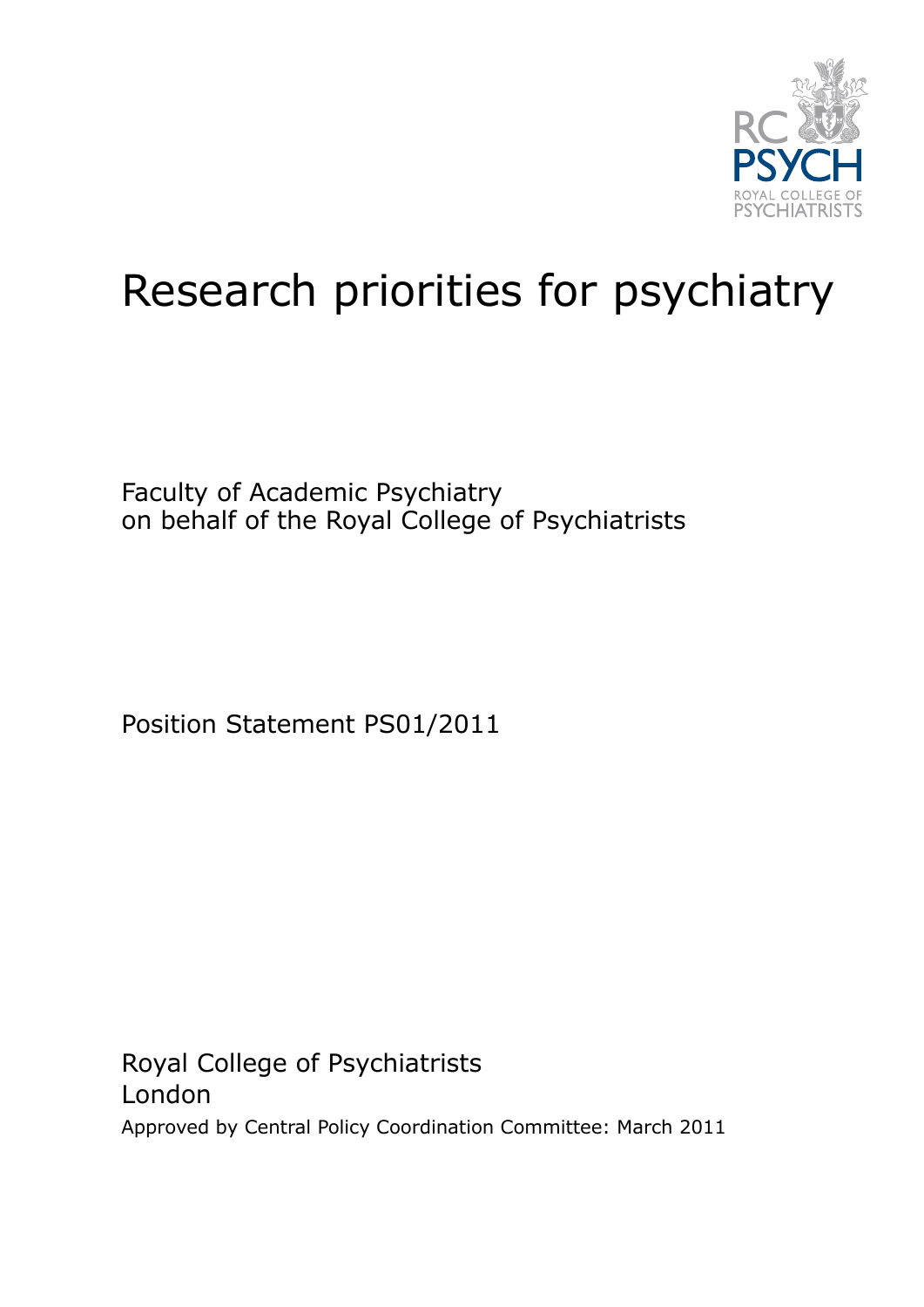## Background

The Royal College of Psychiatrists asked the Faculty of Academic Psychiatry to develop an outline of research priorities for psychiatry to help strategic thinking of the College. The idea was that this statement would be ratified by the College for publication and dissemination among its members. It could also be used to guide discussions with outside agencies, including the government, to raise the profile of psychiatry and emphasise the importance of research for the profession in what it does in helping the understanding of mental health and treatment for people with mental illness.

The Faculty convened a strategy meeting at which we discussed results from a survey of academic psychiatrists. The survey was based on one circulated by the Medical Research Council in 2010 asking for views on research priorities in mental health research for the next 5–10 years. From these discussions arose the following consensus statement about research priorities for psychiatry.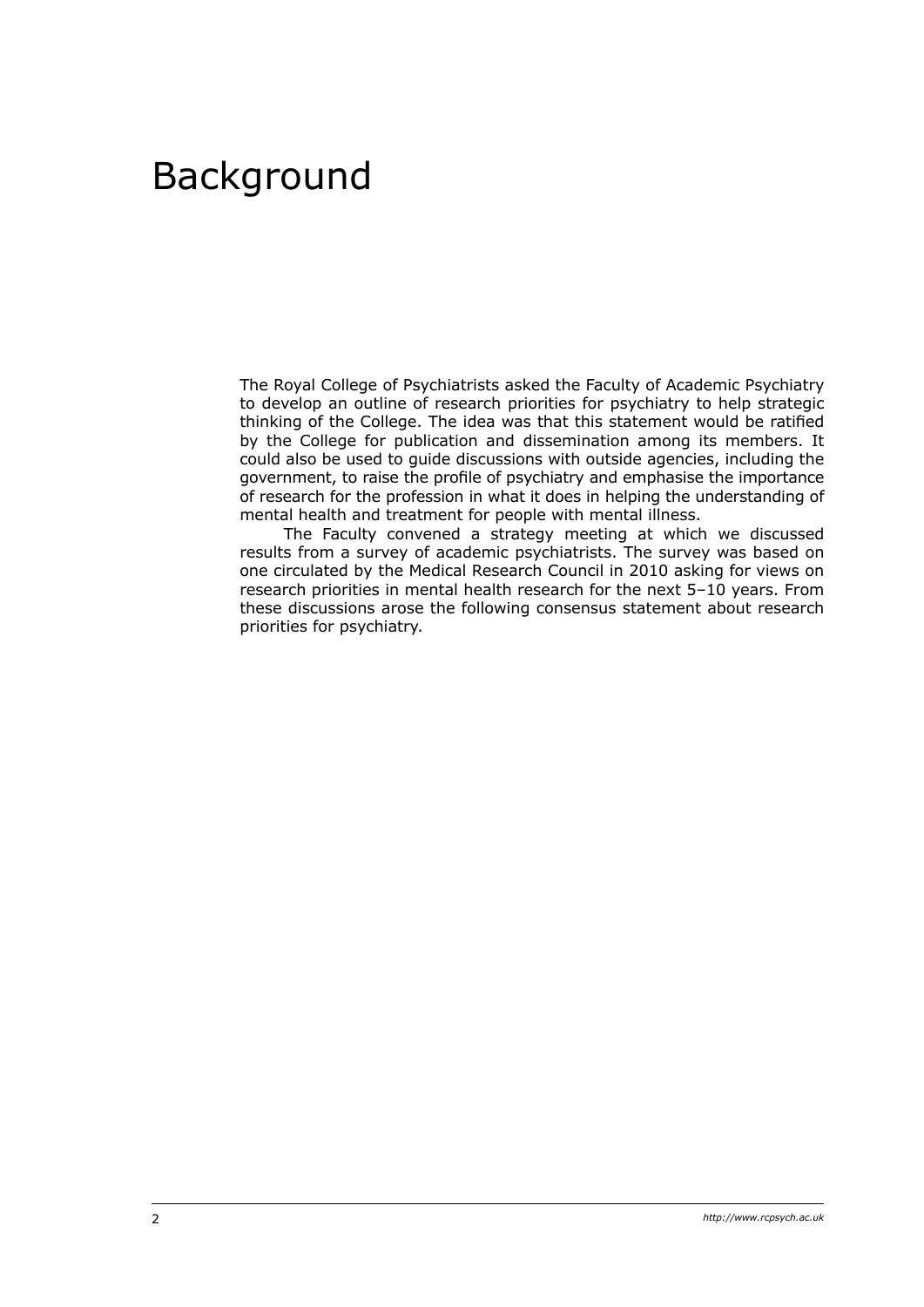## Statement

There is an urgent need to undertake research in psychiatry because of the scale of mental health problems, the challenges of an ageing population and age-associated psychiatric disorders and the fact that, in comparison with many other medical disorders, psychiatric disorders are poorly understood and better treatments are needed.

Research is of central importance to our understanding of mental health and illness. Every psychiatrist should have a good grasp of the latest research findings relevant to their field of practice. Every psychiatrist should have been trained in an academic environment that fosters research ideas relevant to psychiatry and should continue that interest through professional development. Every psychiatrist needs to understand the importance of research and foster that in their training of others, including facilitating participation of staff and patients in research studies.

Every medical student should receive clinical training in psychiatry within a strong academic setting that includes research activity and opportunities for research and potential to pursue a clinical academic career.

The Royal College of Psychiatrists strongly endorses the idea that psychiatric research is essential and must be supported at all levels. The College will campaign with the government nationally and internationally for fair levels of research funding for projects and research careers given the serious adverse impact of mental illness on the population. The College will campaign for research to be considered a key part of strategic thinking within the Department of Health, the National Health Service (NHS) and other national bodies.

Research should be clearly distinguished from audit. Whether hypothesis-driven or evaluative, research should be aimed at answering important relevant questions. Research needs to be considered across all levels from understanding basic biological processes related to brain function, through understanding the whole person to the impact of psychiatric illness at the societal level. Here, there should be no simplistic, artificial distinction between 'biological', 'psychological' and 'social' as these domains are intertwined and influence each the other.

In general, we need to understand aetiology to develop better approaches to diagnosis and treatment. This may take some years, and so a balance is needed between the priority for 'translation' and that for 'understanding'. Immediate benefits will only be possible through detailed understanding. Hence, a balance of priorities is needed rather than a push for one fashionable initiative that may result in unrealistic expectations and paradoxically set research back.

Barriers to research include:

 bureaucracy and regulations, including those that impede collaborations with industry